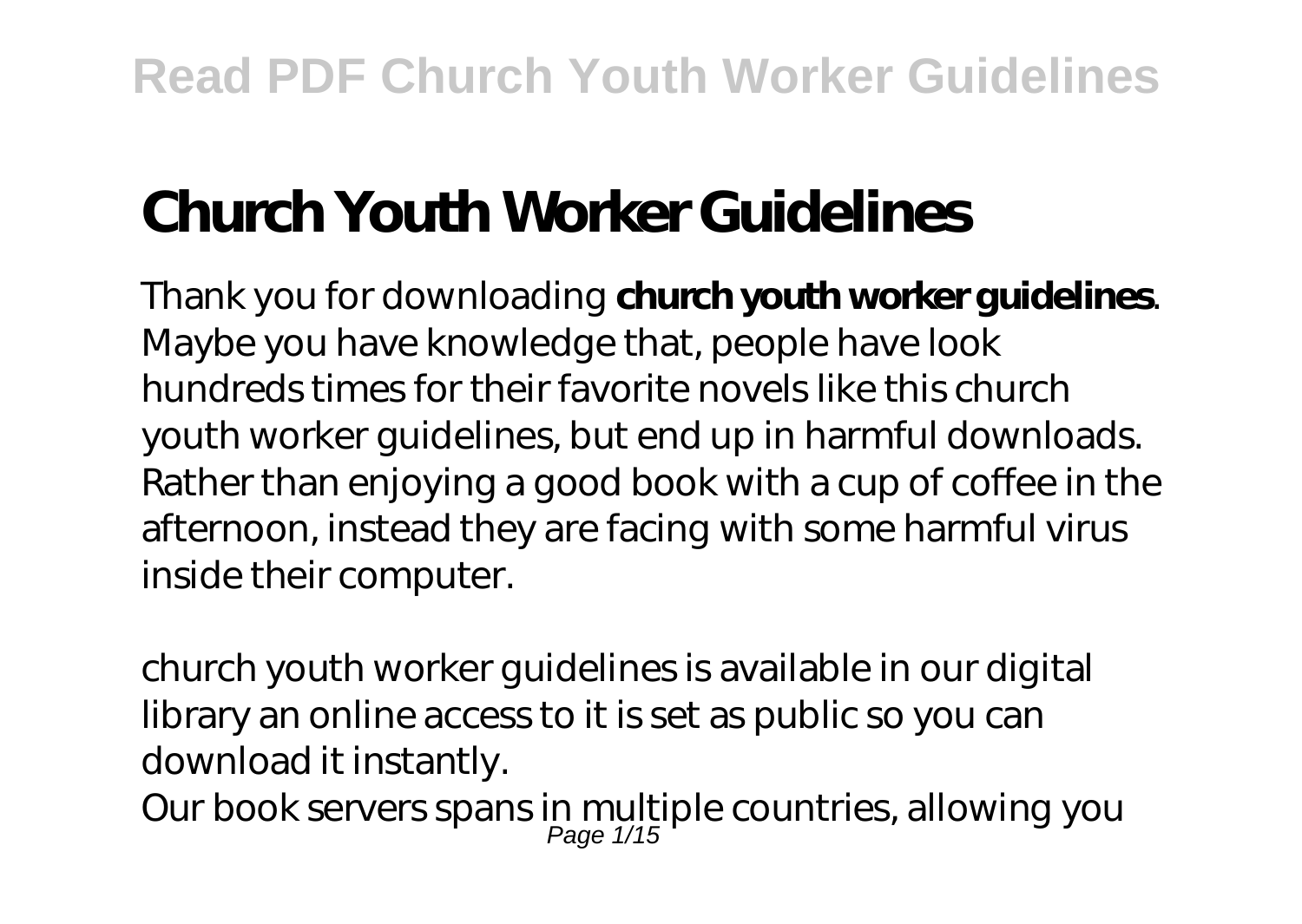to get the most less latency time to download any of our books like this one. Kindly say, the church youth worker guidelines is universally compatible with any devices to read

What Did I Sign Up For? Volunteer Training for Youth Workers by Chris Folmsbee Why youth needs outreach: Josh Morse at TEDxSDSU Sunday Morning Worship Nov 6 November 5 \u0026 8, 2020 | New Covenant | Core 52: Chapter #16*Sunday English Mass at 8:00 am | St Sebastian Church | Bendur | Mangalore Why Every Youth Worker Must Care About Social Media | SOCIAL MEDIA MINUTE 01* **YOUTH GROUP GAMES | 4 New Games To Try!** *Youth Workers* Kara Powell - \"Growing Young: Helping Young People Discover Page 2/15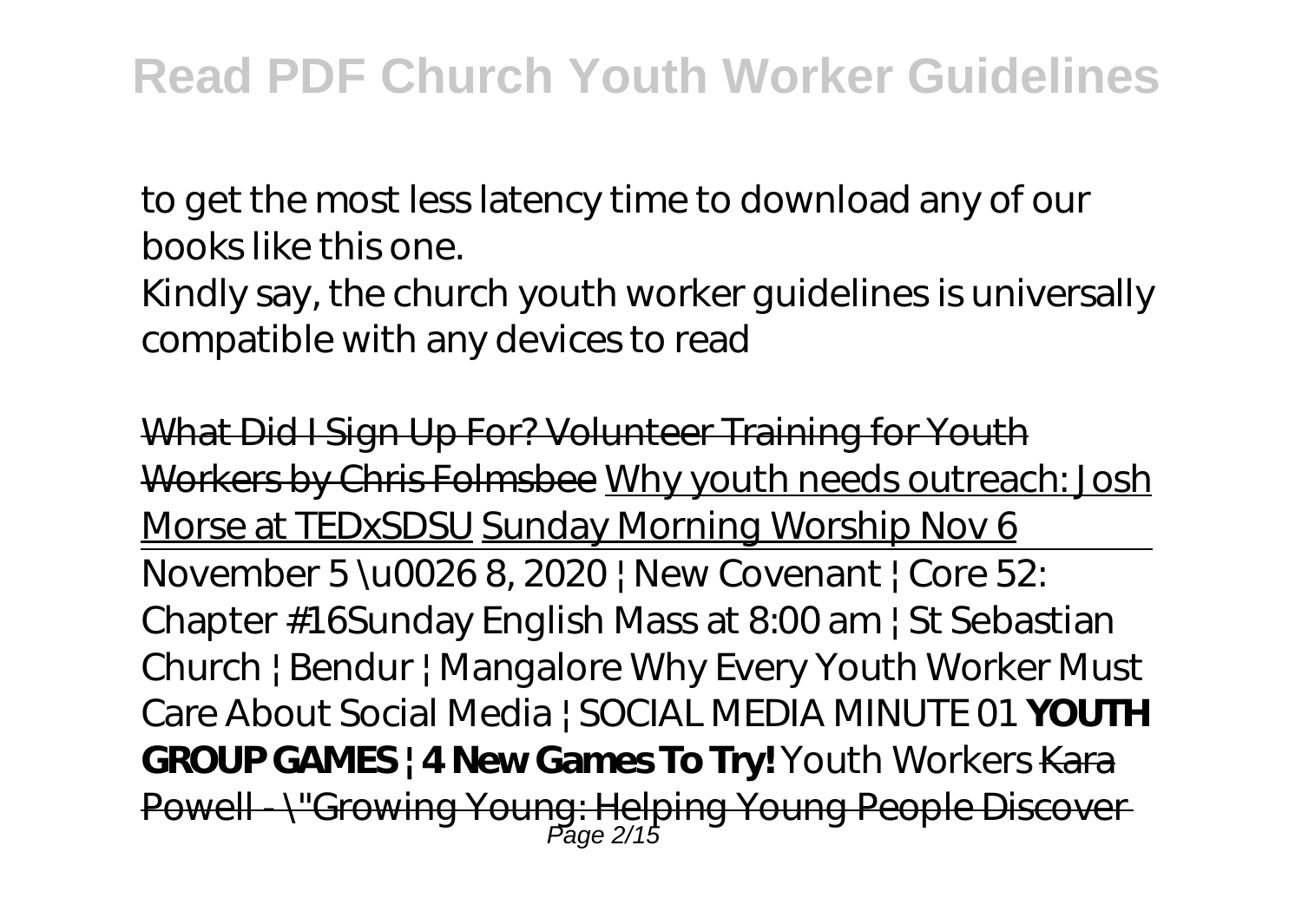## **Read PDF Church Youth Worker Guidelines**

and Love the Church\" Union Church of Manila Sunday Worship Service November 8, 2020

\"The Wake-up Call\" - CBC Online, 8th November 2020, Romans 13:8-14

What is youth work?*What is youth work?* 99 Thoughts for Smaller Church Youth Workers- by Stephanie Caro Terry Linhart: Teaching the Next Generations for youth workers How the Catholic Church censored Hollywood's Golden Age Easy Object Lesson to teach Prayer, Obedience, Follow the Prophet

Ideas for Small Church Youth Ministry: YS Idea Lab with Stephanie CaroInside Putin's Russia -- Watch the full documentary Sat 5:00 **Church Youth Worker Guidelines** In outline, these recommend that, to reduce the risk of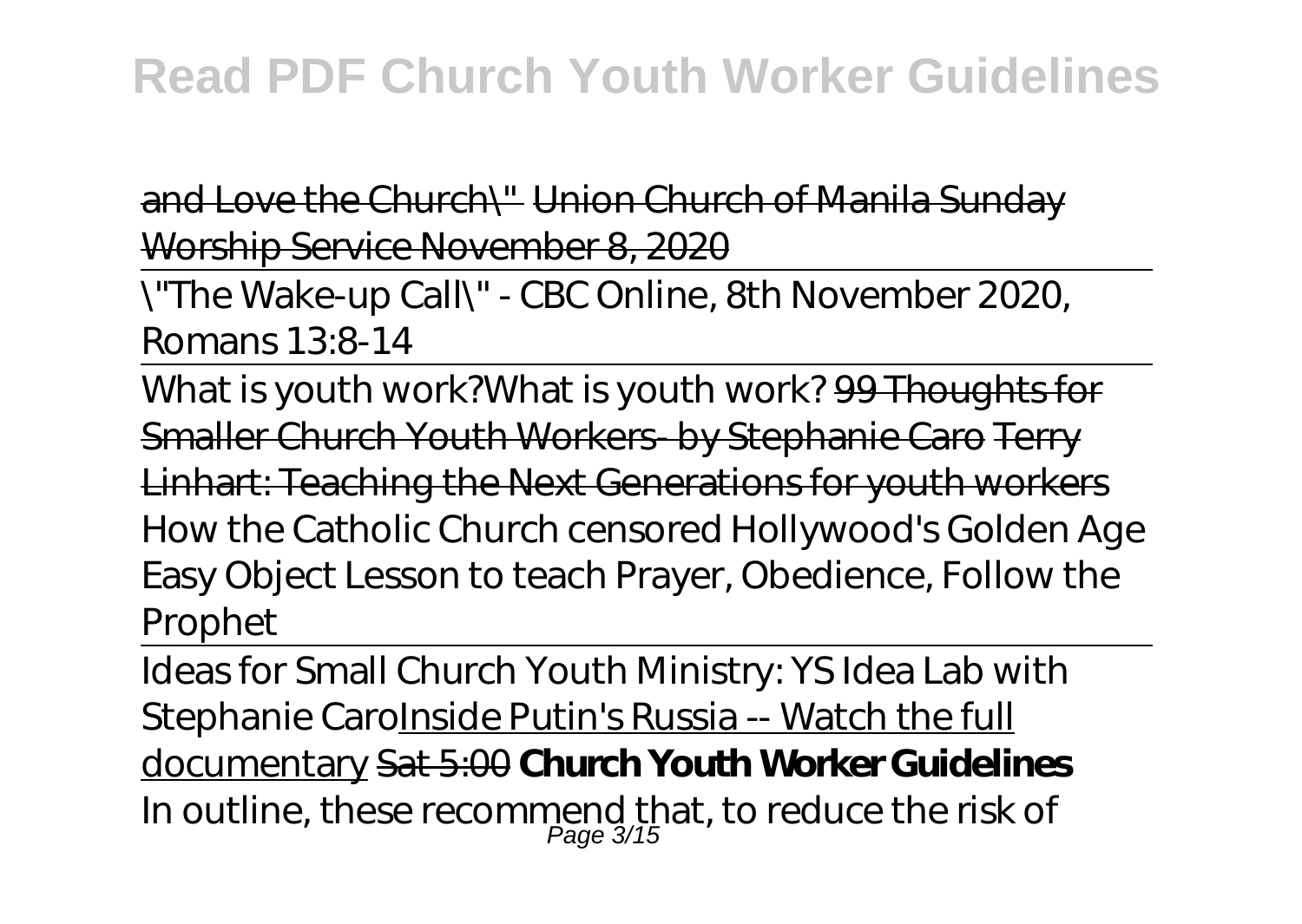transmission, children over the age of 5 years. and young people who attend should be kept in small, consistent groups, and of no more than fifteen. children plus additional leaders. Groups should continue to operate the recommended safeguarding.

#### **COVID 19 Mission and Ministry with Children, Young People**

**...**

Church Youth Worker Guidelines. pdf free church youth worker guidelines manual pdf pdf file. Page 1/4. Online Library Church Youth Worker Guidelines. Page 2/4. Online Library Church Youth Worker Guidelines. challenging the brain to think bigger and faster can be undergone by some ways. Experiencing, listening to the extra experience, Page 4/15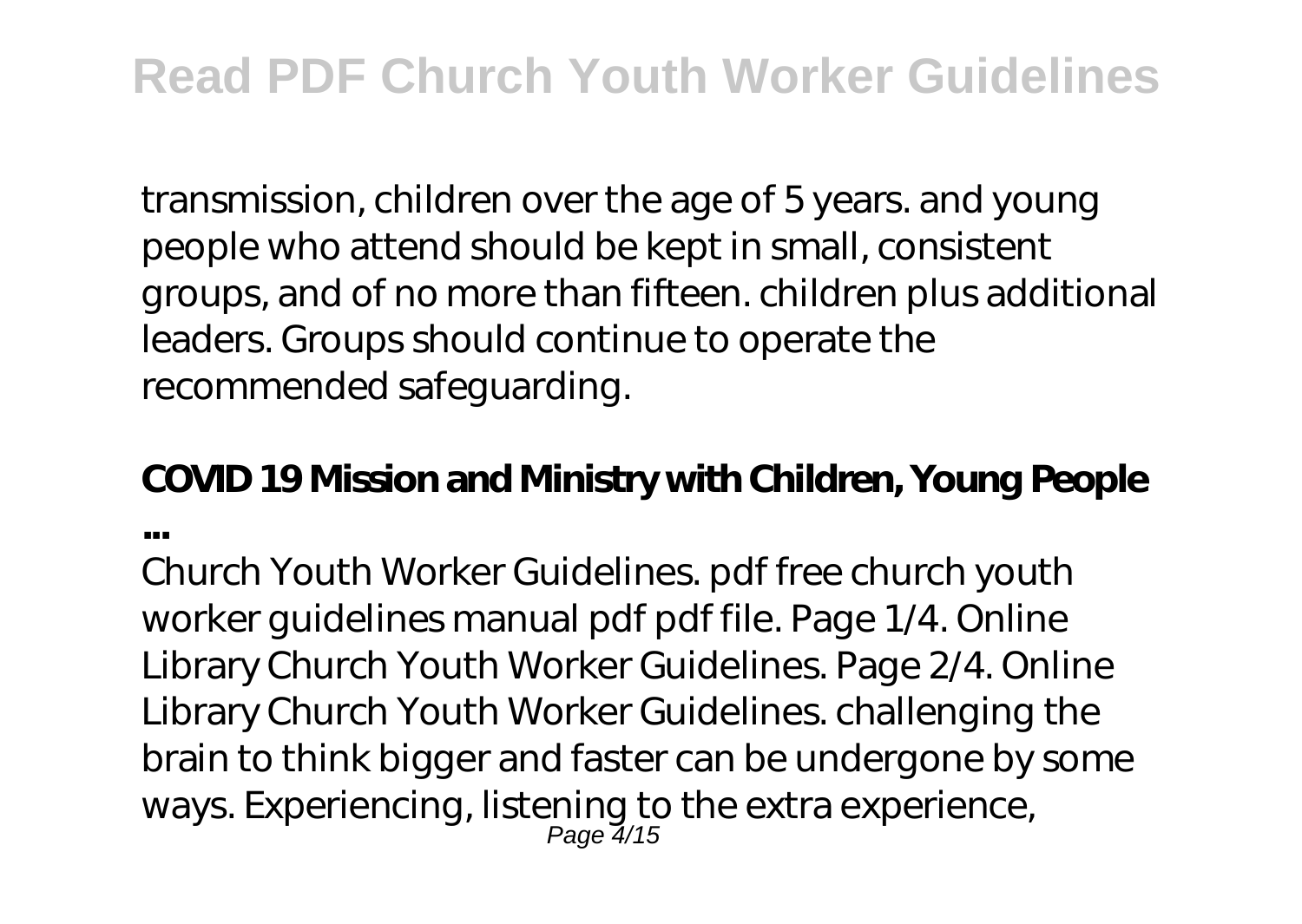adventuring, studying, training, and more practical endeavors may help you to improve.

#### **Church Youth Worker Guidelines - 1x1px.me**

Add to THAT the vital nature of the work carried out and the recent evidence from the Church of England demonstrating that the most effective lay workers for a growing church are youth workers . . . add to THAT additional benefits such as ongoing training for clergy (required in many places, not so for youth and children' sworkers) or being able to take a sabbatical (expected for clergy, not so for many youth and children' sworkers) add to THAT the minimum requirement for a curate (a ...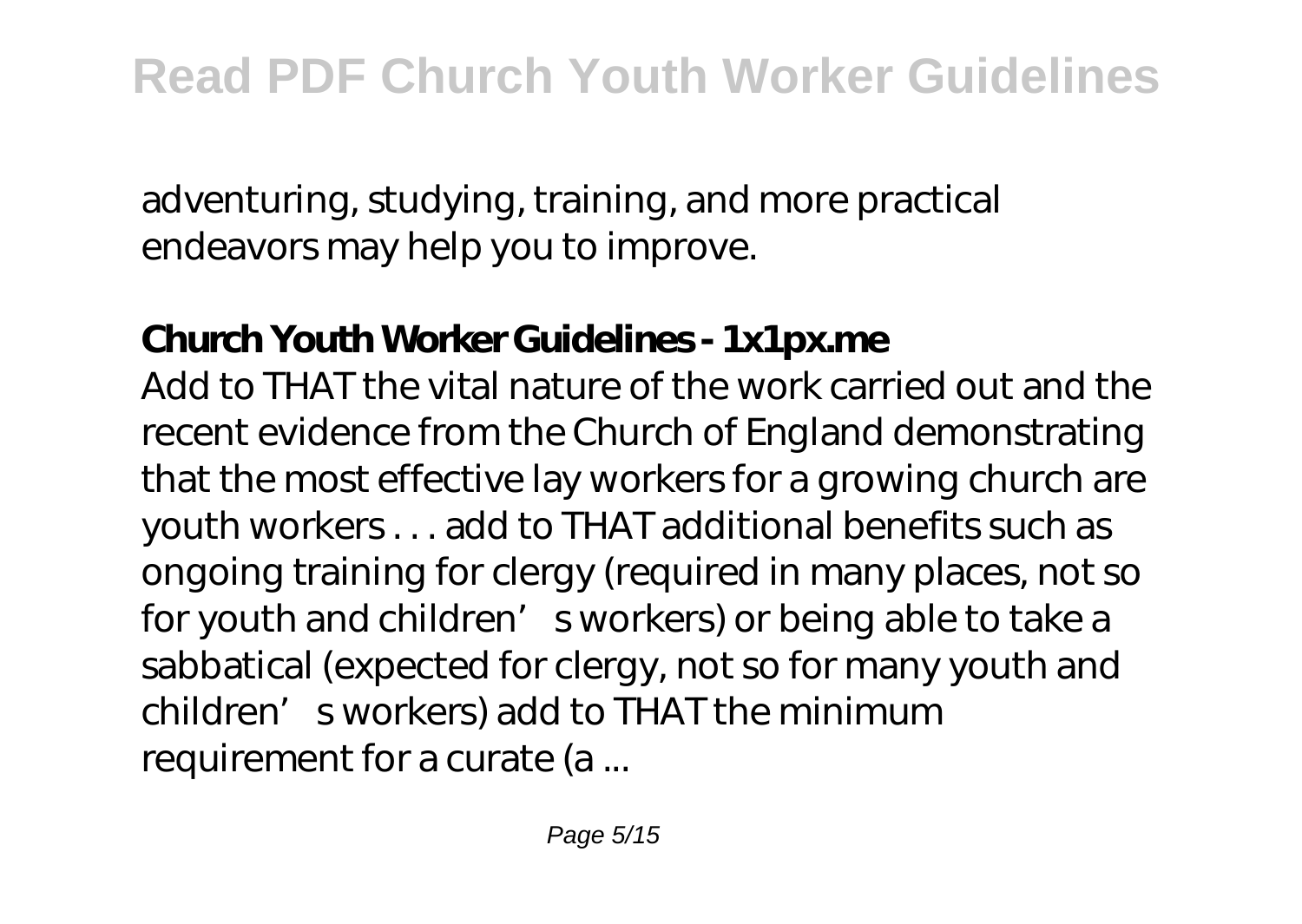## **Employing children's, youth & family workers – The Resource**

Read Online Church Youth Worker Guidelines getting the fine future. But, it's not lonely kind of imagination. This is the era for you to create proper ideas to make greater than before future. The pretension is by getting church youth worker guidelines as one of the reading material. You can be appropriately relieved to gain access to it ...

## **Church Youth Worker Guidelines -**

#### **thebrewstercarriagehouse.com**

Whilst the Youth Worker must be conscientious about the hours they work, the church must monitor hours worked to ensure that they don' t become excessive. How is the Page 6/15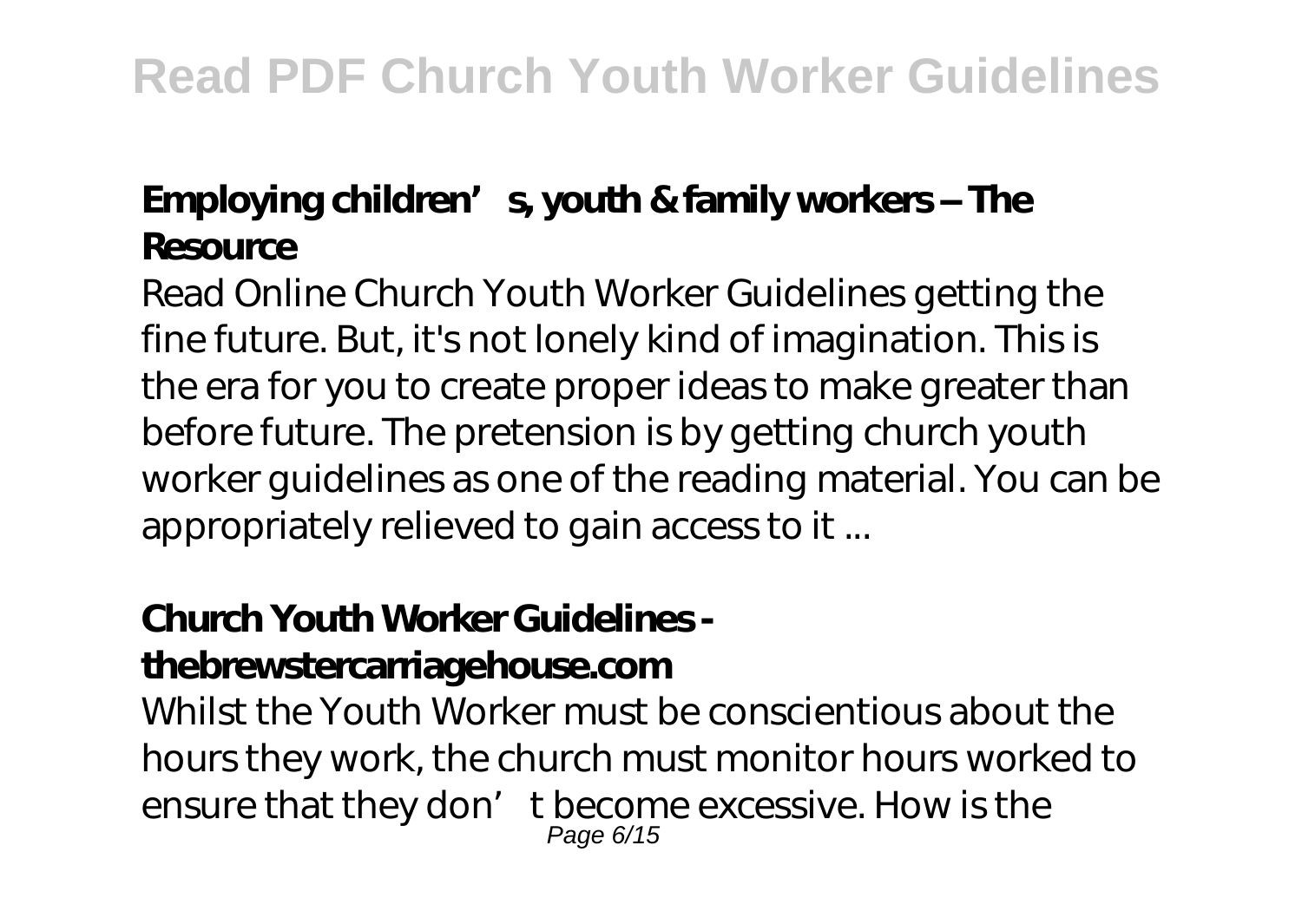working week divided up – hours and/or sessions? The Community and Youth Workers' Union Joint Negotiating Committee recognises a session-based week as

### **employing a youth worker1 5**

Read Book Church Youth Worker Guidelines 4 SAFETY STEPSbefore ministry work or volunteer placement begins. STEP ONE: Sexual Abuse Awareness Training YOUTH MINISTRIES - CTCUMC All clergy and adults who work with youth should consider the content of any post that could be read by youth. Your words are often considered the voice of the church.

#### **Church Youth Worker Guidelines - cdnx.truyenyy.com**

Page 7/15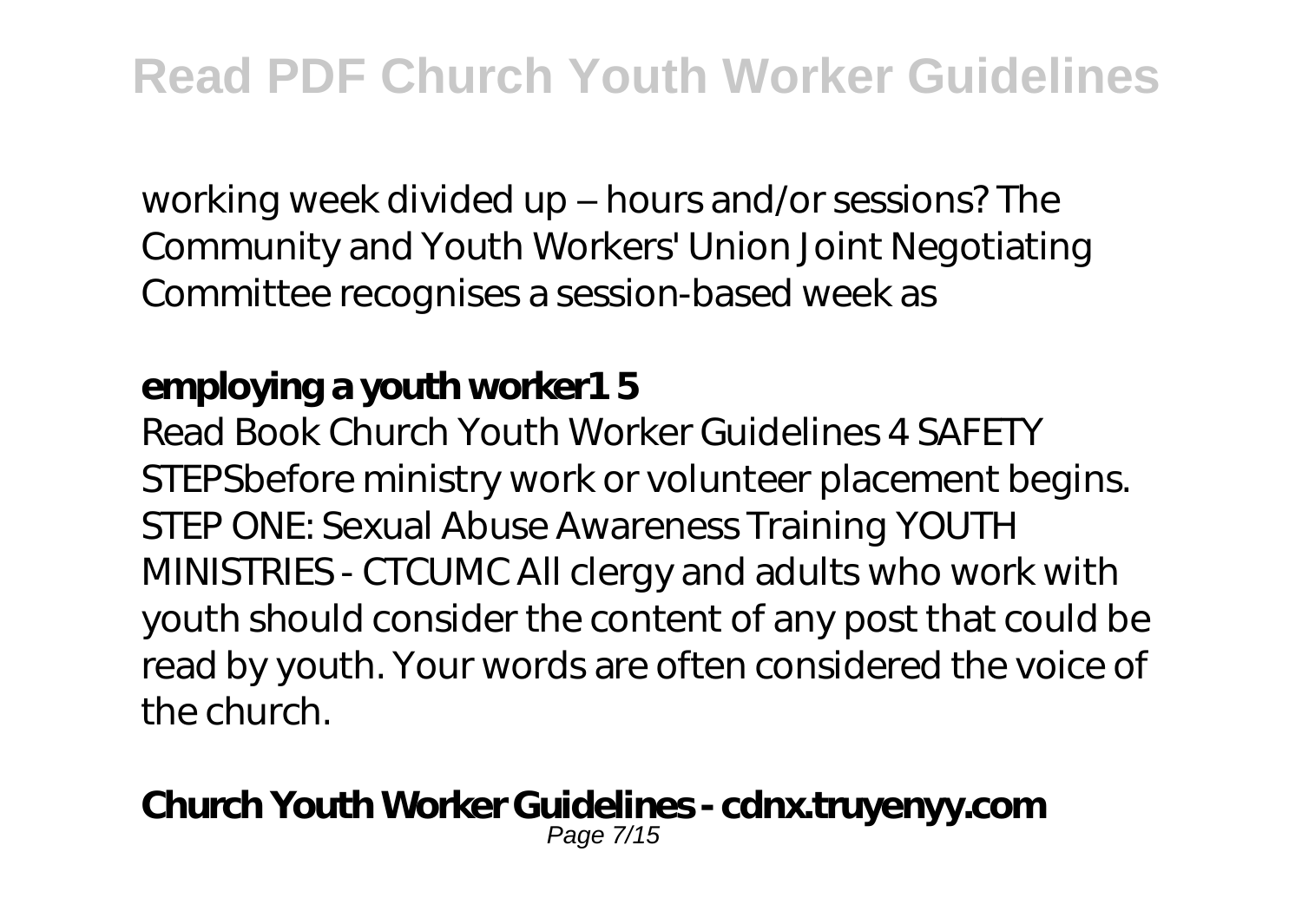## **Read PDF Church Youth Worker Guidelines**

church-youth-worker-guidelines 1/3 Downloaded from datacenterdynamics.com.br on October 27, 2020 by guest Kindle File Format Church Youth Worker Guidelines If you ally dependence such a referred church youth worker guidelines books that will manage to pay for you worth, acquire the no question best seller from us

**Church Youth Worker Guidelines | datacenterdynamics.com** The guidance will support local providers, leaders, volunteers and young people to remain safe when engaging in youth sector activities. It is intended to guide the youth sector in opening up services for young people at the right pace and time.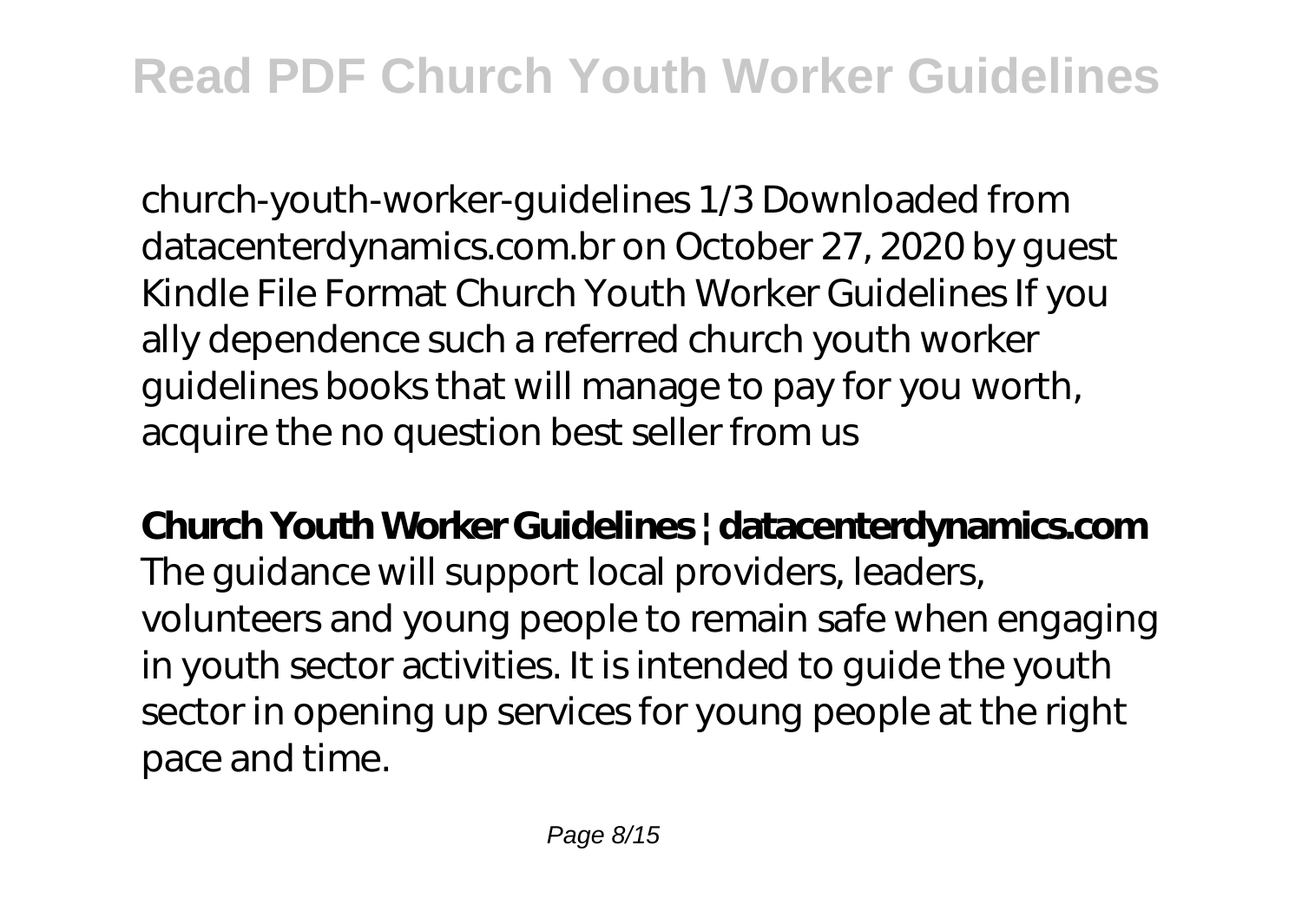#### **NYA COVID-19 Guidance - NYA**

years of age who wish to work with the youth. Anyone under 20 years of age will not be allowed to work with the youth. 3. All workers must meet the following requirements: Complete an application form (appendix C) which requires references and which may include an interview and a background check prior to beginning service.

## **The Youth Ministry Safety Policies and Procedures Handbook**

Work towards every child and young person having a lifeenhancing encounter with the Christian faith and the person of Jesus Christ. Recognise and welcome the capacity of children and young people to transform the Church and the Page 9/15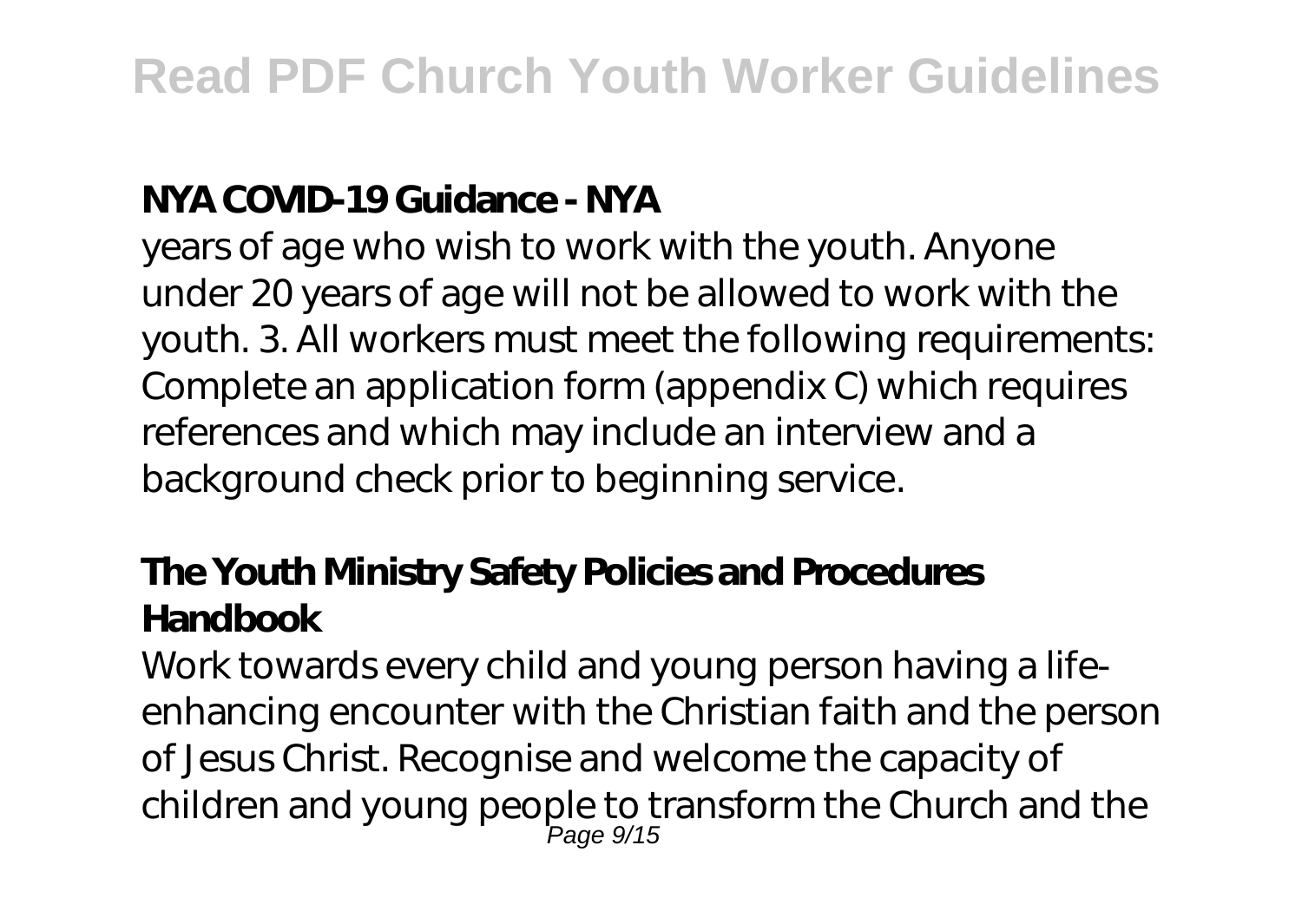world. Provide support and development for all those working with children and young people.

**Our work with children and young people | The Church of ...** Advice for using video conferencing for youth work during Covid-19 This advice note is for churches seeking to continue their work amongst young people during Covid-19 via the use of video calling. Whilst this is an exciting opportunity that would not have been available ten years ago, there are potential safeguarding challenges that must be

## **Advice for using video conferencing for youth work during**

Page 10/15

**...**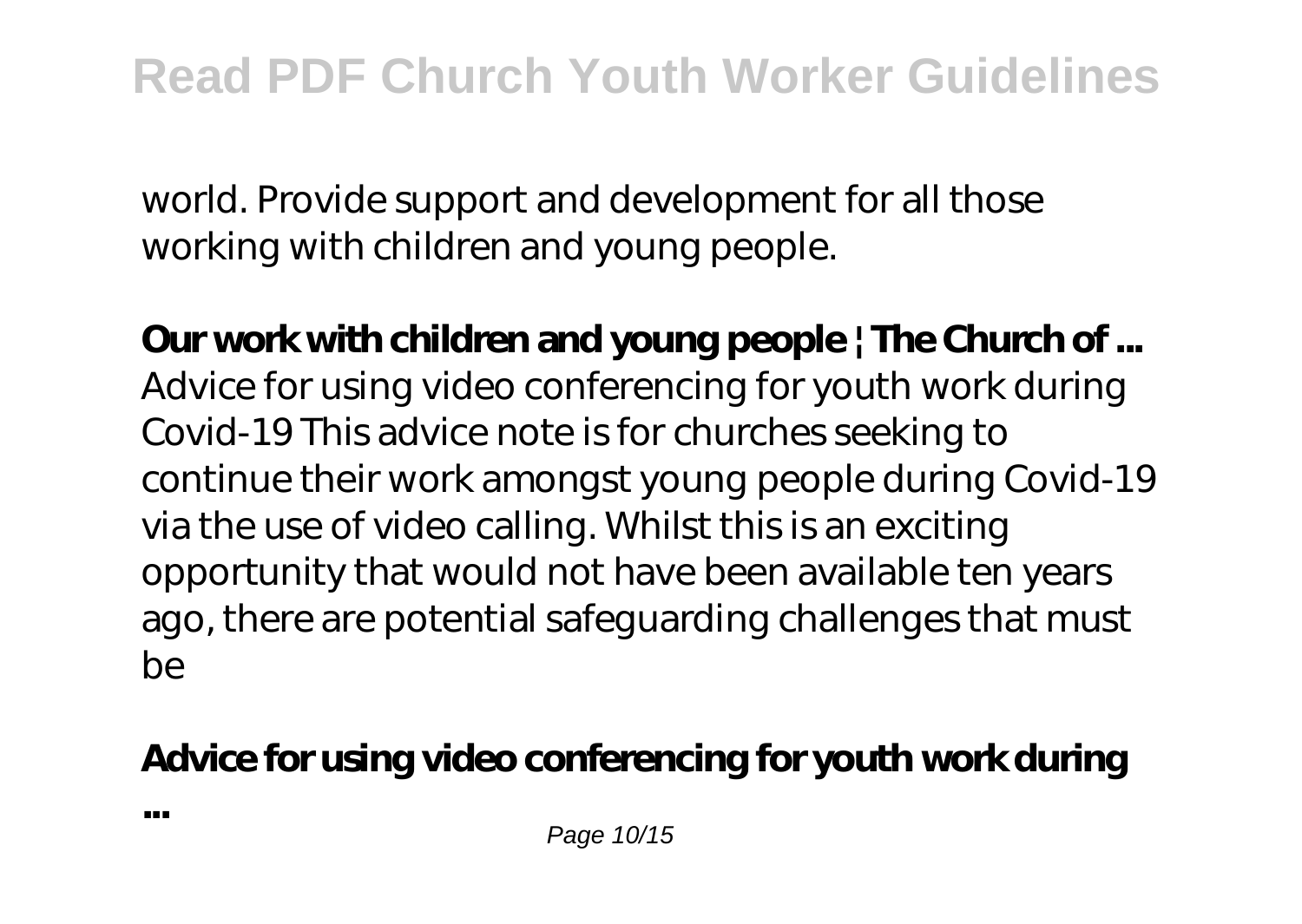## **Read PDF Church Youth Worker Guidelines**

The following guidelines identify good practice in youth participation. They are based on material from Keep it Real – the participation pack for youth groups. Treat all young people and adults with respect. When it works it look like this: Youth group membership reflects the make-up of the local community

**Guidelines for Youth Participation - Youth Work Essentials** Church Youth Worker Guidelines Child abuse accusations within a ministry demoralize everyone involved—the victim, the victim' sparents, the ministry and its leaders, the family of the abuser, and Bible-centered children' s and youth ministry, 2003. the community. Of course, the greatest impact is on the child who has been sexually abused. Abuse Page 11/15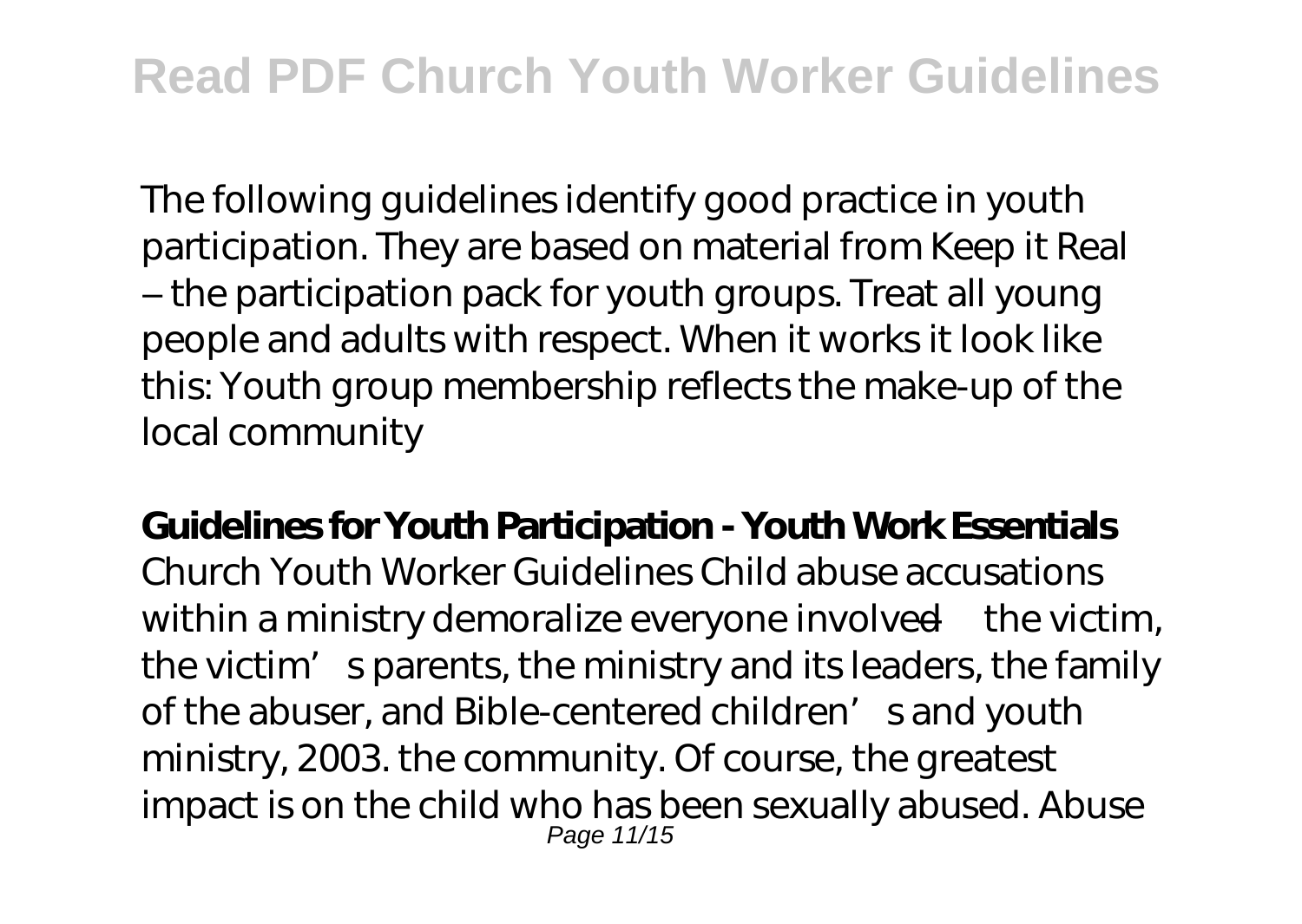steals a child's innocence.

#### **Church Youth Worker Guidelines - aplikasidapodik.com**

Guidelines for Being Alone with Young People All workers should plan their work with children and young people in such a way that they will not normally be alone with children or young people where their activity cannot be seen by others. This will mean: A worker should never plan to be alone on church premises with children or young people

#### **The Baptist Union of Great Britain : Guidelines for Being ...** The overall aim of the Youth Worker' spost is to coordinate and develop work amongst young people in the

Page 12/15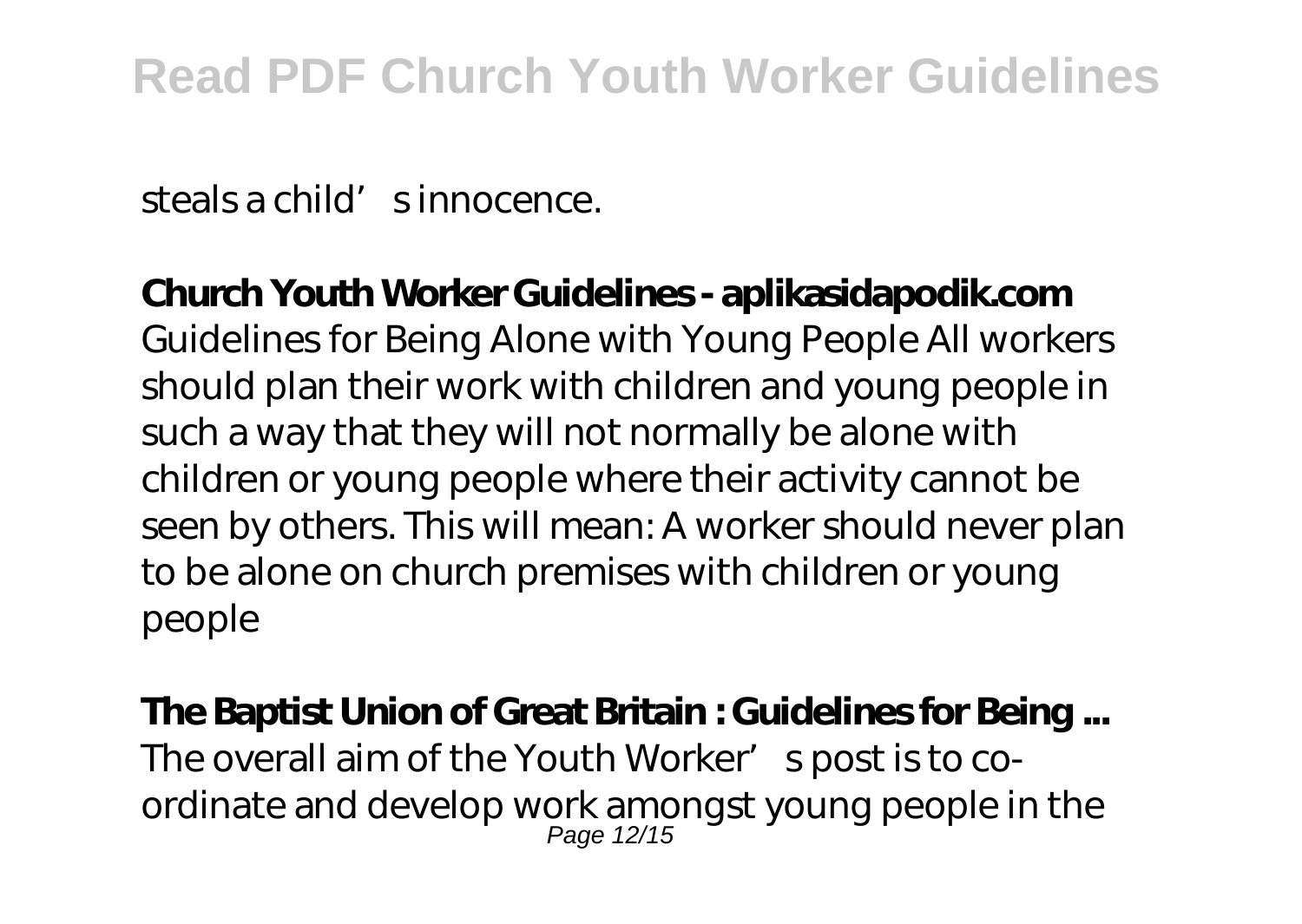churches of the Tollington Parish and in the local community, in accordance with the vision of the church seeking to develop a 'grid' or network of programmes, activities, groups and meeting points in order to equip and release young people to be disciples of Jesus, reaching out to their peers and being 'good news' in their community.

**About the Role Duties and responsibilities Church based ...** Because our church loves youth and desire to protect them, our church requires all staff members and volunteers working with children or youth (and other vulnerable populations) to complete 4 SAFETY STEPSbefore ministry work or volunteer placement begins. STEP ONE: Sexual Abuse Awareness Training Page 13/15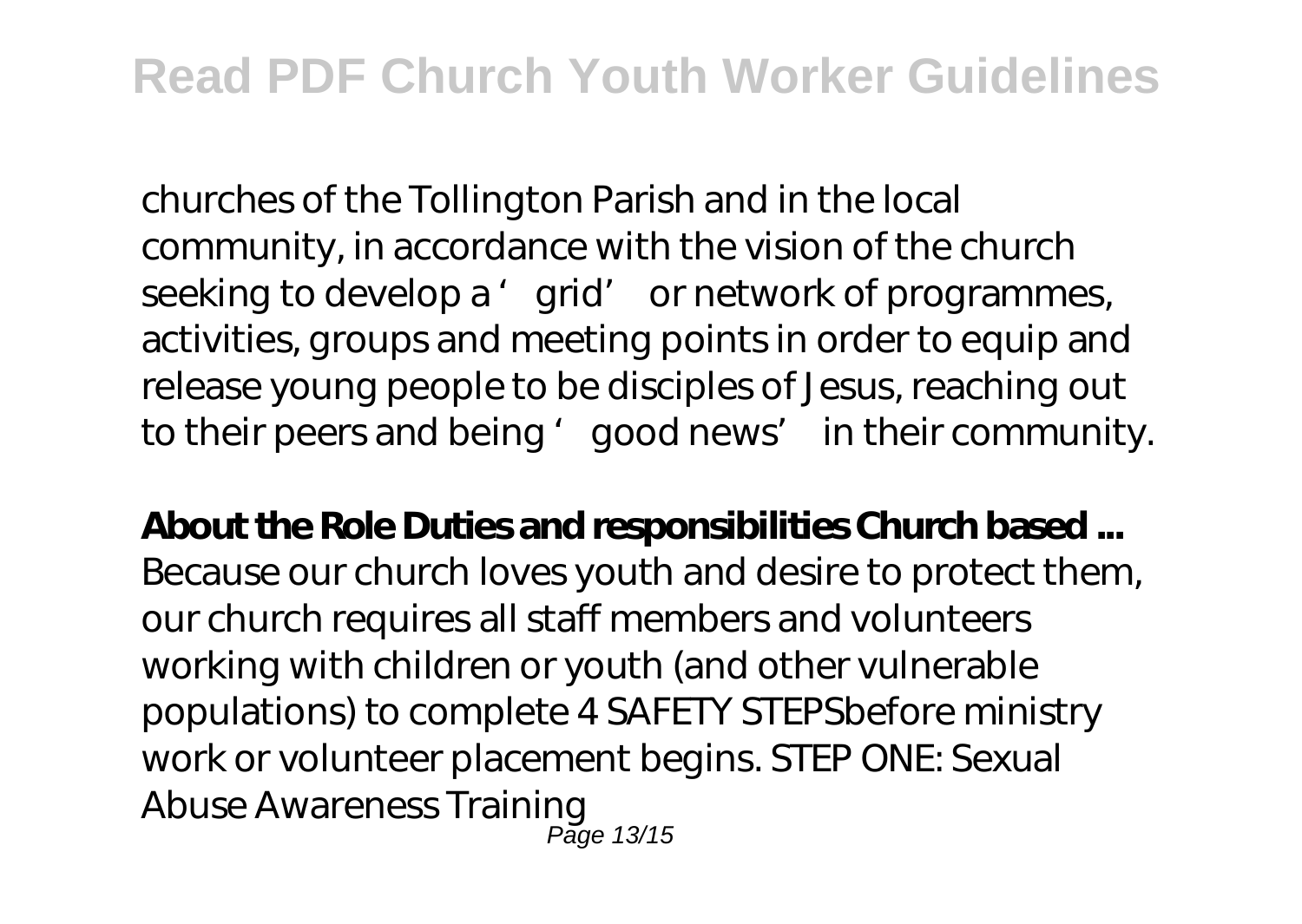### **YOUTH MINISTRIES - CTCUMC**

Recognised ministries happen in the local parish, benefice, chaplaincy or fresh expression. Examples of recognised ministry include leading a home group, pastoral care, assisting with children and youth ministry, offering prayer and listening, acting as a chaplaincy assistant or exploring growing church locally.

### **Exploring lay ministry | The Church of England**

If you are a children's, youth or family worker looking for support, learning and resources then The Well Learning Hub is a great place to start. For parents, carers or other family members looking for support with faith in the home or Page 14/15